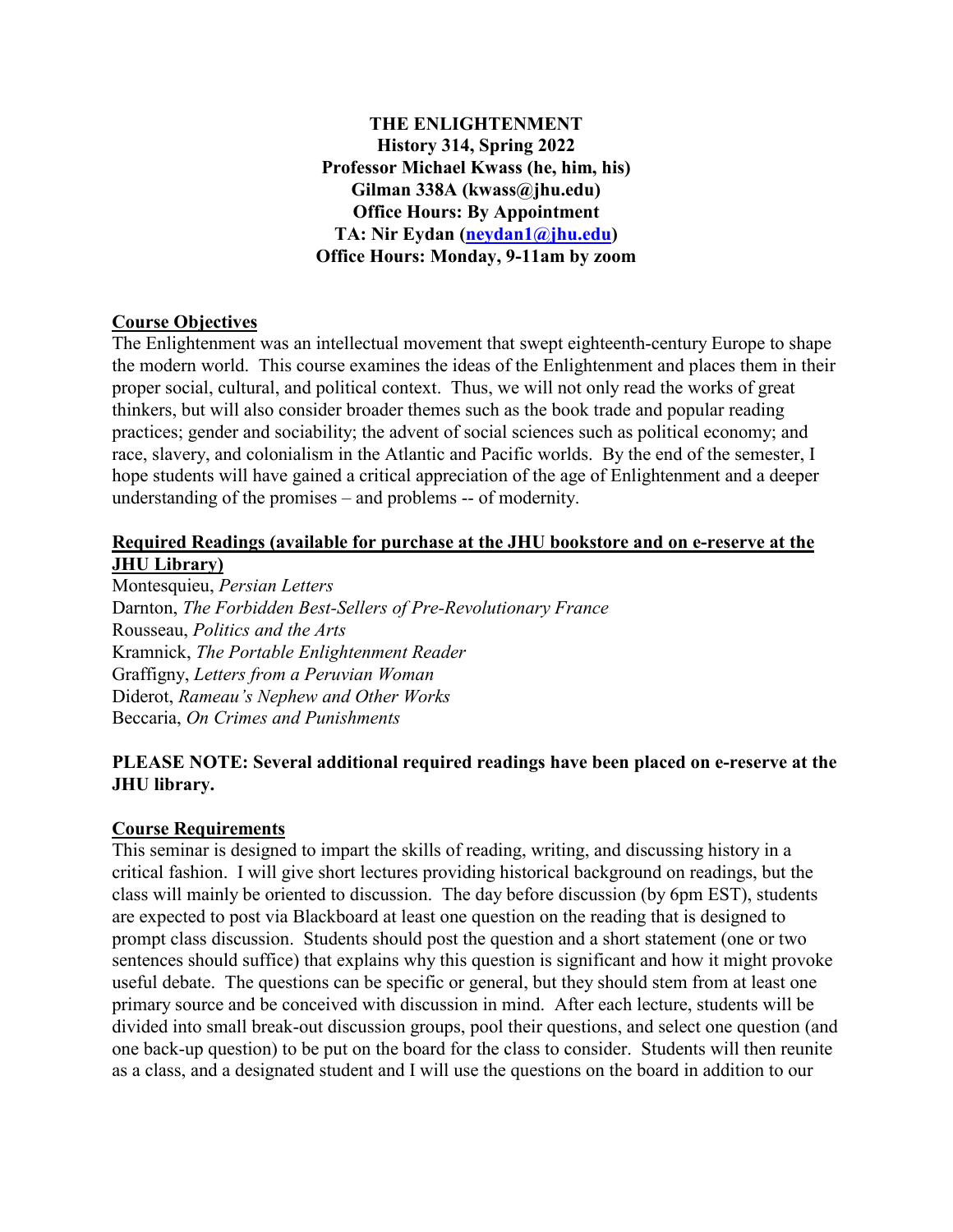own questions to co-lead class discussion. **Everyone is expected to contribute to discussion**. C**lass participation is worth 25% of your grade.**

Students are also expected to write three double-spaced 6-7-page papers based on class readings. The papers will be due on February 24, April 5, and May 10. Each paper is worth 25% of your grade. Papers are to be formatted as Word documents and sent to me and Nir via email attachment by 4:00 pm on the day they are due. For the first paper (and only the first paper), students will receive a grade on the paper and will be given the opportunity to revise and resubmit the paper based on our comments. In cases of resubmission, the grade for the paper will be the average of the first draft and the revision.

## **Please Note**:

1) The strength of the university depends on academic and personal integrity. In this course, you must be honest and truthful. Ethical violations include plagiarism, reuse of assignments, improper use of the Internet and electronic devices, unauthorized collaboration, alteration of graded assignments, forgery and falsification, lying, facilitating academic dishonesty, and unfair competition. Please report any violations you witness to the instructor. For more information, see [https://studentaffairs.jhu.edu/policies-guidelines/undergrad-ethics/.](https://studentaffairs.jhu.edu/policies-guidelines/undergrad-ethics/)

2) JHU provides students with mental health services and counseling. I encourage you to make use of them. For information, visit<https://studentaffairs.jhu.edu/counselingcenter/>

3) Please don't forget to register to vote. Democracies are fragile and depend on the active participation of citizens like you.

# **Course Schedule**

# **I. Foundational Texts**

Week 1 (Jan 25 and 27): Introduction to Class: What is Enlightenment?

Tue: Review syllabus. Explain how discussion works: be prepared to contribute to discussion; bring questions; collaborative effort; don't raise hands; speak to each other and not just me; will schedule discussion leaders next class. Introduction to Enlightenment.

Th: Kant, "What Is Enlightenment"; and Dumarsais, "Definition of a Philosophe," (both in Kramnick Reader, pp. 1-7 and 21-23. **Schedule discussion leaders: everyone must lead discussion at least once.**

Week 2 (Feb 1 and 3): Science and Religion in the Enlightenment Tue: d'Alembert, "The Human Mind Emerged from Barbarism"; and Voltaire, Franklin, and La Mettrie (Reader, pp. 7-17, 51-60, 73-4, 202-9).

Th: Bayle, Locke, Hume, Voltaire (Reader, pp. 75-90, 109-115, 117-119). Discuss paper assignment and hand out essay guidelines.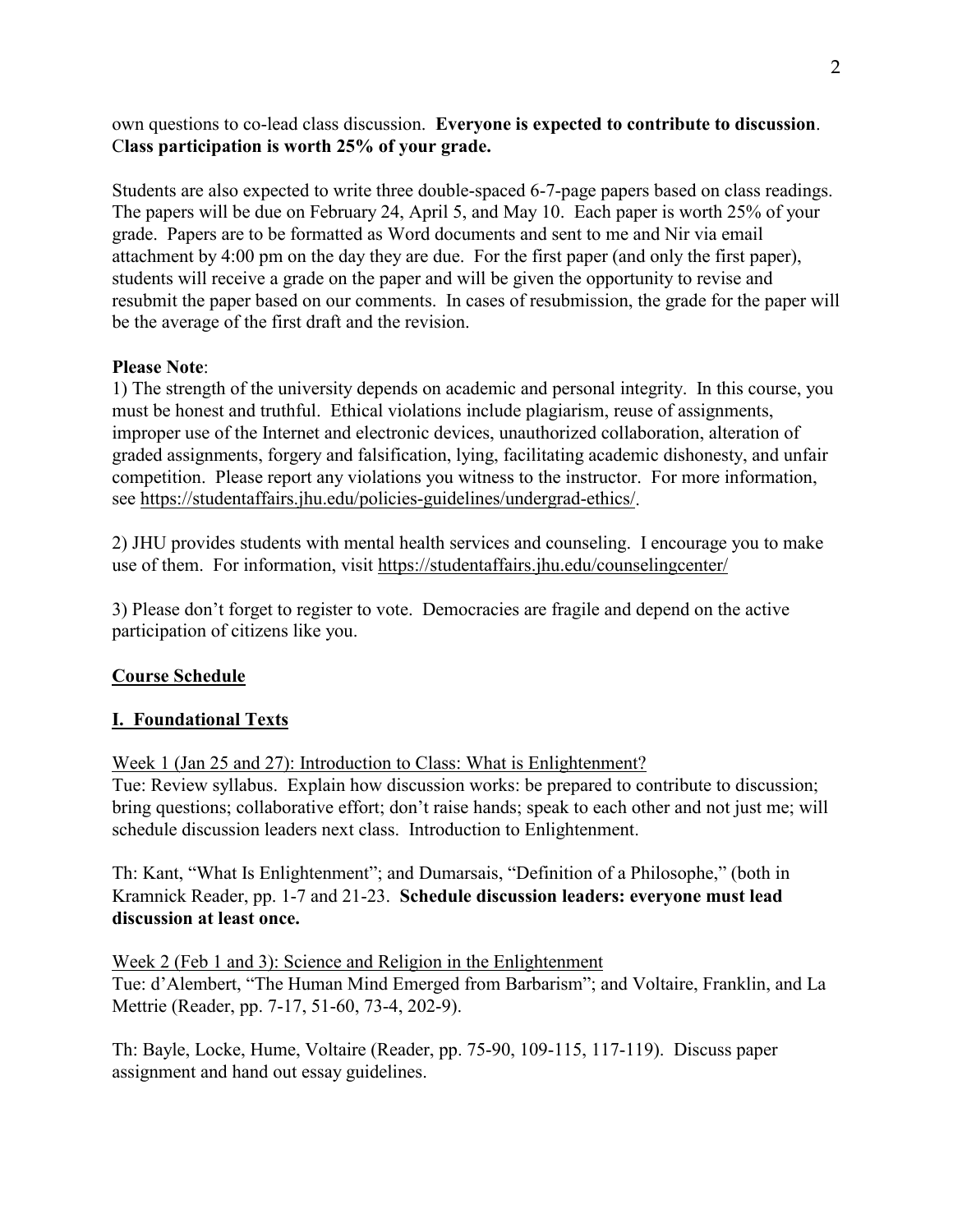Week 3 (Feb 8 and 10): An Enlightenment Masterpiece: *The Persian Letters* Tue: Montesquieu, *Persian Letters* (Introduction and letters 1-3, 10-14, 23-24, 26-38, 46, 48, 52,

54-56). Please note that the assignment numbers refer to letter numbers, not page numbers.

Th: Montesquieu, *Persian Letters* (letters 80, 82, 85, 97, 99-100, 102-104, 106, 141). Announce visit to rare book room to see the *Encyclopedia*. **Distribute Essay Questions for First Essay and Writing Guidelines.**

Week 4 (Feb 15 and 17): *The Encyclopedia* Tue: Darnton, "Philosophers Trim the Tree of Knowledge" (on e-reserve).

Th: Diderot, "Encyclopedia" in Diderot, *Rameau's Nephew and Other Works*. Meet in rare book room to see the *Encyclopedia* and discuss Diderot.

## Week 5 (Feb 22 and 24): *The Encyclopedia*

Tue: Selections from the Encyclopedia. Read "Happiness," "Humanity (ethics)," "Jew," "Lesbian," "Paternal Authority," "Prejudice," "Virginity") on line at: [www.hti.umich.edu/d/did/](http://www.hti.umich.edu/d/did/)

# Th: No Class: **First Paper Due (with the opportunity for revision)**

### **II. Popular Literature**

Week 6: (March 1 and 3): Science Fiction / Pornography Tue: Mercier, *The Year 2440*, in Darnton, pp. 300-36.

Th: *Thérèse Philosophe*, in Darnton, pp. 249-299.

Week 7 (March 8 and 10): The Novel Tue: Graffigny, *Letters from a Peruvian Woman*, 3-89.

Th: Graffigny, *Letters from a Peruvian Woman*, 89-174.

### **III. New Perspectives**

Week 8 (March 15 and 17): Rousseau: A Republican Enlightenment? Tue: Rousseau, *Politics and the Arts*, pp. 3-65.

Th: Rousseau, *Politics and the Arts*, pp. 65-137. **Distribute Essay Questions for Second Paper**

Week 9 (March 22 and 24): Spring Break No Class